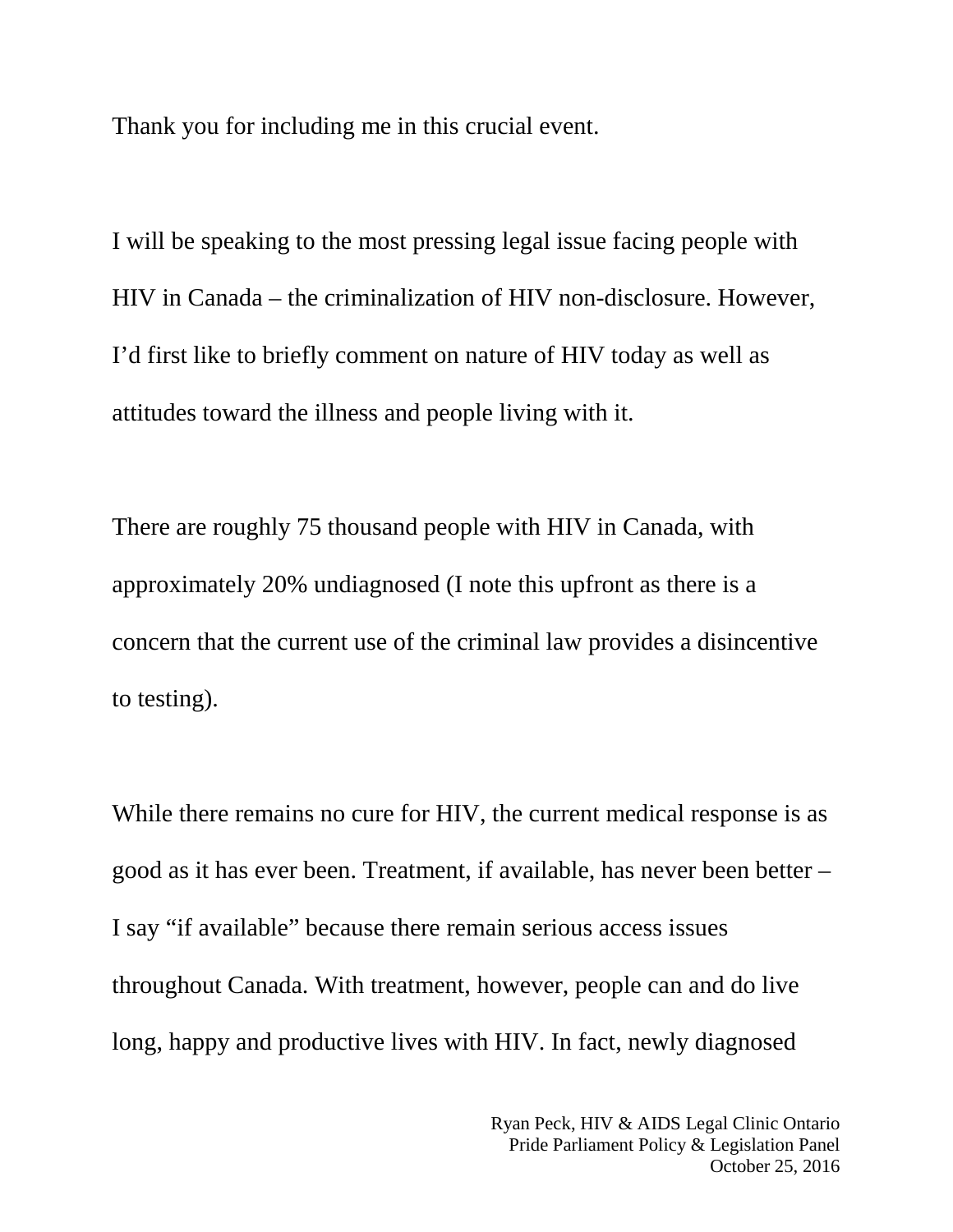individuals *with access to medications* have more or less the same life expectancy as those who are HIV-negative. Knowledge of prevention strategies is also is better than it has ever been – it is much harder to transmit HIV than generally supposed (the risk is actually zero if a condom is used properly and does not break, or if a person is being successfully treated). This means that even if a person has sex without a condom, as long as they are being successfully treated, which can happen as short as a few months after commencing medications, the risk of transmission is zero. This science is now certain with the release of results from the European PARTNER study which found that there were zero incidents of transmission after 56,000 sex acts, anal and vaginal, between Gay and Straight serodiscordant couples (one living with HIV and one not) when the person with HIV had an undetectable viral load (viral load is the amount of HIV virus contained in a person's blood – undetectable means that the virus cannot be found).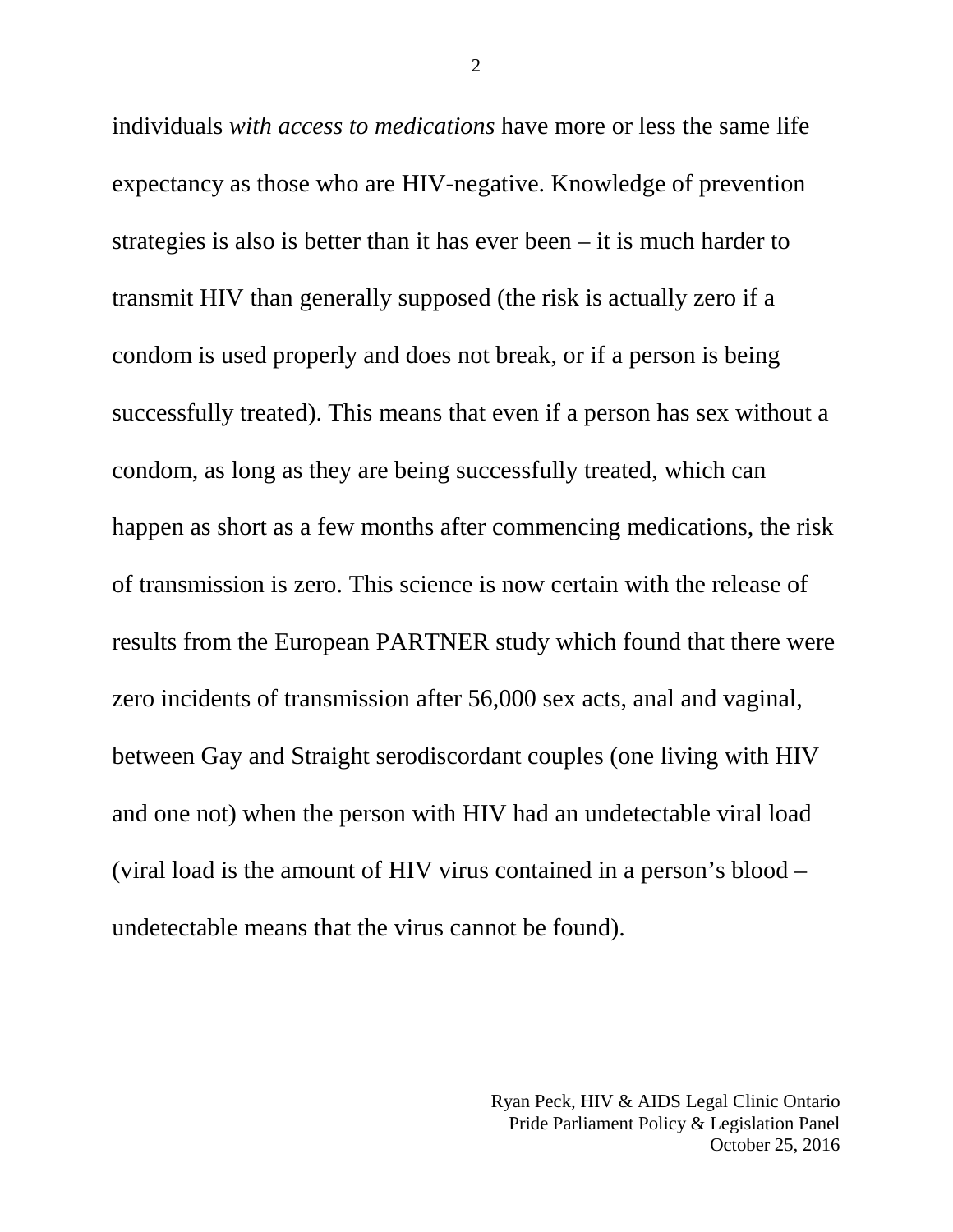This is beautiful news. Unfortunately, social attitudes toward the illness, and people living with it, have not kept pace with science. Stigma and accompanying discrimination remain pervasive. It is shameful that, based on a 2012 study commissioned by the Public Health Agency of Canada,

- 15% of Canadians feel afraid of people with HIV
- 69% believe that people would not be willing to tell others they have HIV and 38% agree that people are unwilling to be tested for HIV due to stigma associated with the illness
- 24% feel uncomfortable wearing a sweater once worn by a person living with HIV, and
- 22% feel uncomfortable shopping at a small neighbourhood grocery store owned by someone living with HIV

Such attitudes influence action, public policy, and law. It is somewhat strange that as HIV becomes more manageable, and as transmission risks spike downward, Canada remains a **world leader** in prosecuting people with HIV, with at least 195 prosecutions since the late 80s. Amongst all illness, HIV is being singled out. It is essentially the only disease attracting criminal consequences.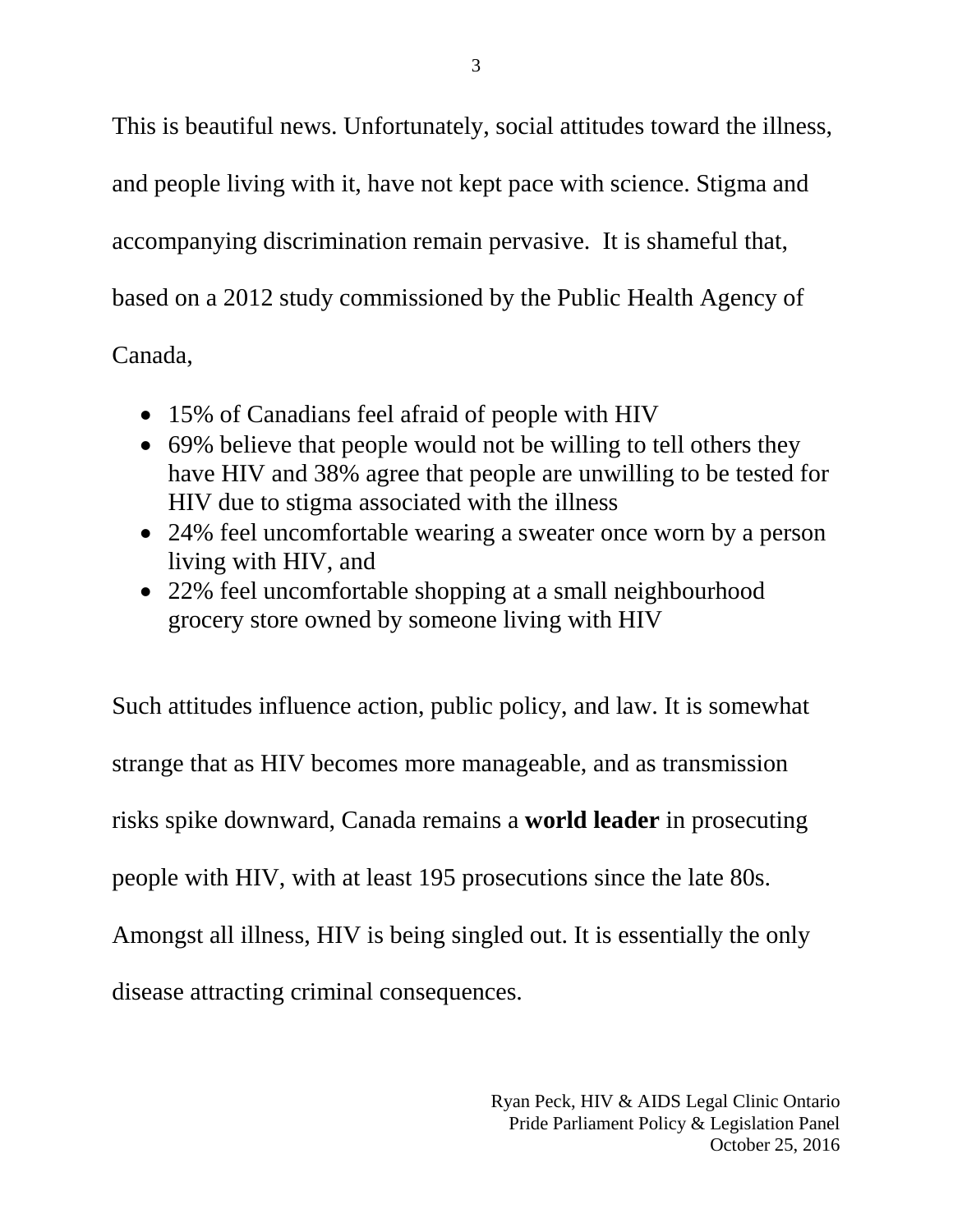In short, the law is unjust. People with HIV are facing charges of aggravated sexual assault, normally designed to respond to the most horrific of forced sex acts, for engaging in consensual behaviours that pose little to no risk of HIV transmission. For example, a woman not too far from Ottawa was charged and prosecuted for aggravated sexual assault when she had an undetectable viral load and a man performed oral sex on her. Transmission is impossible in such circumstances. It is an outright travesty that she was prosecuted. The law is also uncertain – it is not entirely clear what behaviours can lead to significant jail time (and registration on sex offender lists). And then there is fear, which is unfortunately not unwarranted, that a vindictive partner will lie to the police.

While the use of the criminal law would not be unwarranted in certain circumstances (for example, malicious intent), the current law, which flows from a 2012 Supreme Court of Canada decision, criminalizes people with HIV even if they had no intent to harm their partner, where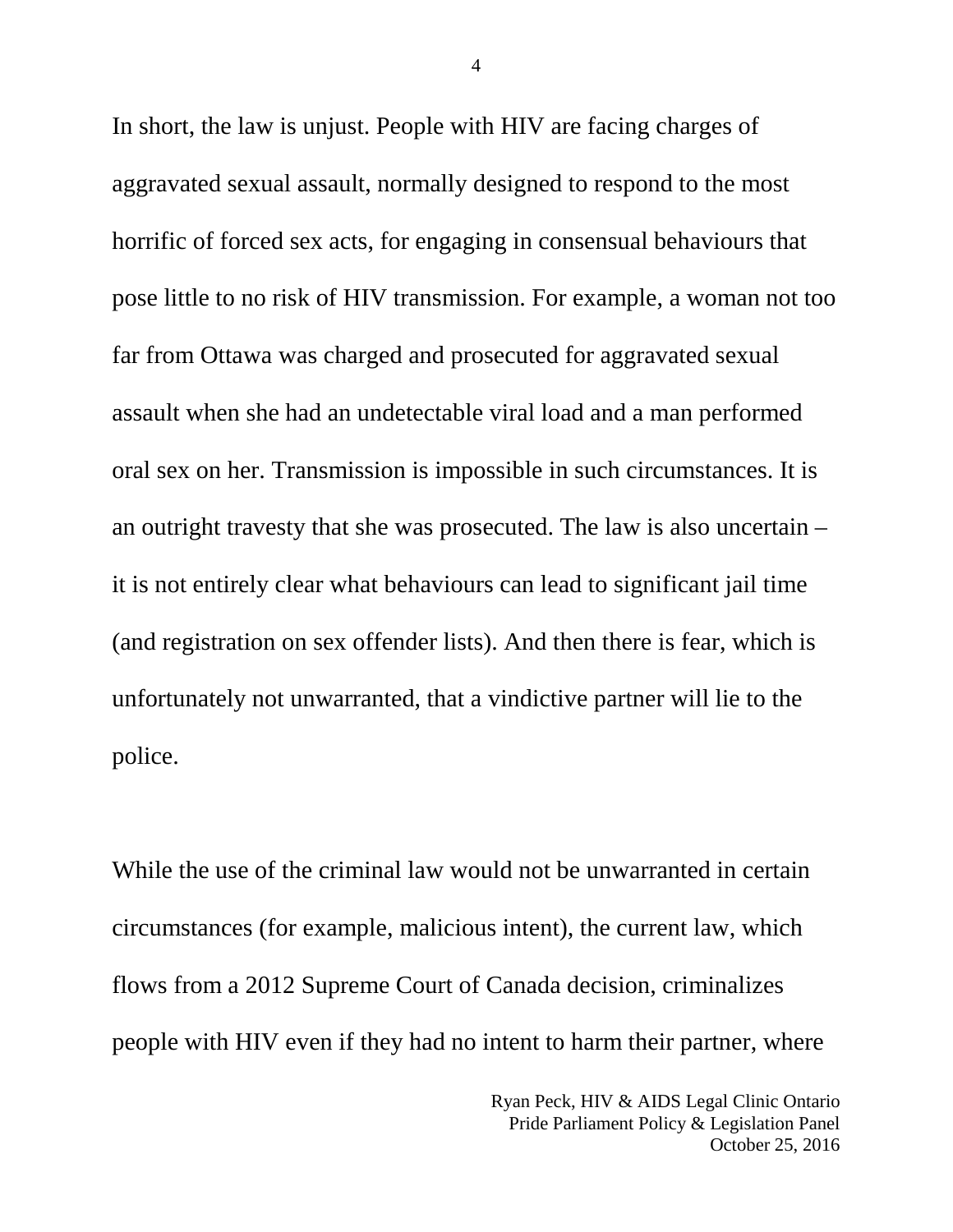the risk of transmission is negligible or zero (i.e., a condom is used OR the person with HIV had a low viral load), and HIV was not transmitted. Some people have been also charged in relation to spitting and biting.

While the majority of cases are against men who have sex with women, there is an increase in cases against Gay men. HIV criminalization also has a disproportionate impact on women, Indigenous peoples, migrants, and African/Caribbean/Black communities. For example, there is great concern that women with HIV who are in abusive relationships will face aggravated sexual assault charges in situations where they are engaging in behaviours that pose little to no risk of HIV transmission but cannot safely impose condom use nor disclose their HIV status to sexual partners.

The current criminal law approach also creates additional barriers to disclosure and undermines HIV-related treatment, care, support and prevention by creating disincentives for individuals to seek HIV testing

> Ryan Peck, HIV & AIDS Legal Clinic Ontario Pride Parliament Policy & Legislation Panel October 25, 2016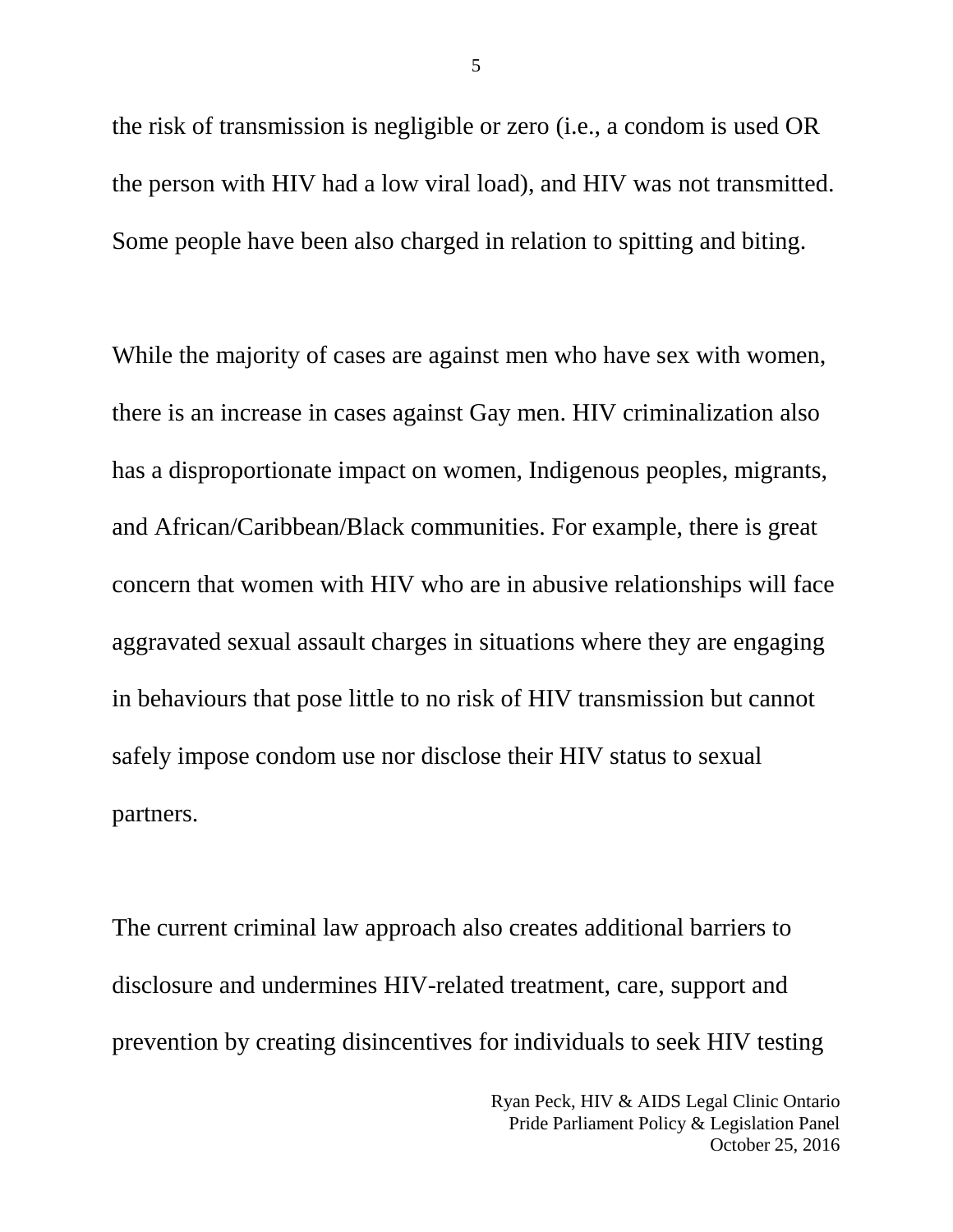and to talk openly with health care providers, due to the fear that one day their test results and/or discussions with medical professionals will end up as evidence against them in a criminal court.

The Canadian approach is significantly out of step with science and human rights. It runs counter to international norms, and was recently lambasted by a leading jurist at the worldwide AIDS conference in South Africa. Even before the release of the PARTNER study, Canadian scientists were speaking up - in 2014 over 70 leading scientists working in the field of HIV expressed serious concern with the law in their *Canadian consensus statement on HIV and its transmission in the context of criminal law*. Canadian Feminists are speaking up – deep concern is being raised about the use of sexual assault law to prosecute women, and others, with HIV.

It is high time for reform. I ask the Ministries of Health and Justice to take note of this situation and to work with the HIV community to